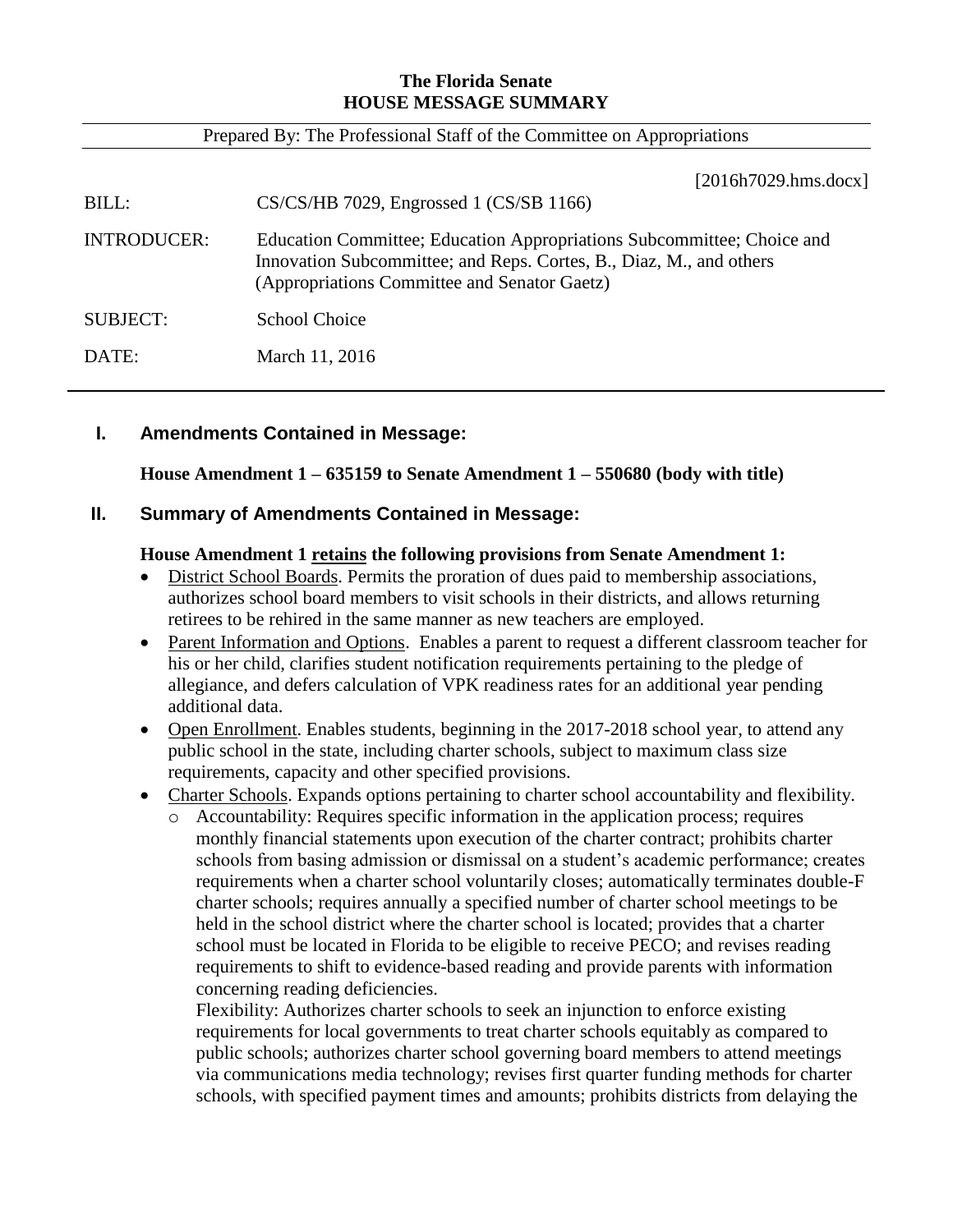issuance of funds, including local funds; clarifies that an existing charter school that is seeking to become a virtual charter school must amend its application or submit a new application; and expands charter school in a municipality enrollment preferences.

- Choice Options. Expands options pertaining to the credit acceleration program (CAP), provides options to meet online graduation requirements, and updates terminologies to reflect the current ACT test, ACT Aspire, which has replaced the Preliminary ACT (PLAN) test.
- Extracurricular Activities. Provides district school boards with responsibility to determine (in student code of conduct) student eligibility requirements and subsequent disciplinary actions through suspension and expulsion policies, enables students to be immediately eligible to try out for athletic activities under certain conditions, specifies restrictions for same sport participation in a subsequent school, allows private schools to join the Florida High School Athletic Association (FHSAA) by sport (and public schools to do same per FHSAA approval), specifies 3 tiers of increased penalties for recruiting violations, specifies remaining duties of the FHSAA, and revises the FHSAA's burden of proof from "clear and convincing" to a "preponderance of the evidence" (not applicable to student eligibility).
- School Funding. Revises minimum term school funding provisions to prorate FTE for schools that provide less than 900 hours of instruction (e.g., public schools, double-session schools, experimental calendar schools, and emergency conditions), authorizes recalculation of the ESE guaranteed amount for school districts, provides funds to school districts for federally connected students, authorizes performance funding for certain CAPE industry certifications, increases teacher bonuses for CAPE industry certifications, and requires a school district to add 4 special consideration points to the calculation of a matrix of services for a student who is deaf and enrolled in an auditory-oral education program.
- Educator Professional Preparation and Development. Authorizes charter schools to offer education competency and professional preparation for instructional personnel.
- Postsecondary Education. Creates, re-enacts and amends various education and funding and scholarship programs.
	- o Distinguished FCS Program. Creates program as a collaborative partnership between the State Board of Education (SBE) and the Legislature to recognize the excellence of Florida's highest-performing Florida College System (FCS) institutions. Establishes 7 excellence standards; requires the SBE to designate each FCS institution that meets 5 of 7 standards as a distinguished college; and permits funding as provided in the General Appropriations Act.
	- o College Performance Funding. Re-enacts performance-based incentive funding program to award FCS institutions for attaining metrics adopted by the SBE. Beginning in 2017- 2018, the ability of an institution to submit an improvement plan to the SBE.
	- o SUS Performance Funding. Extends the State University System (SUS) performancebased incentive funding program to award SUS institutions for attainment of metrics adopted by the Board of Governors (BOG).
	- o SUS Preeminence. Modifies standards that apply to Preeminent State Research Universities and creates standards and benefits for "Emerging Preeminent State Research Universities."
	- o Renames the "Florida National Merit Scholar Incentive Program" to the "Benacquisto Scholarship Program", and requires all eligible state universities (and encourages all eligible Florida public or independent postsecondary educational institutions) to become college sponsors of the National Merit Scholarship Program.
	- o Codifies the Adults with Disabilities Workforce Education Program.